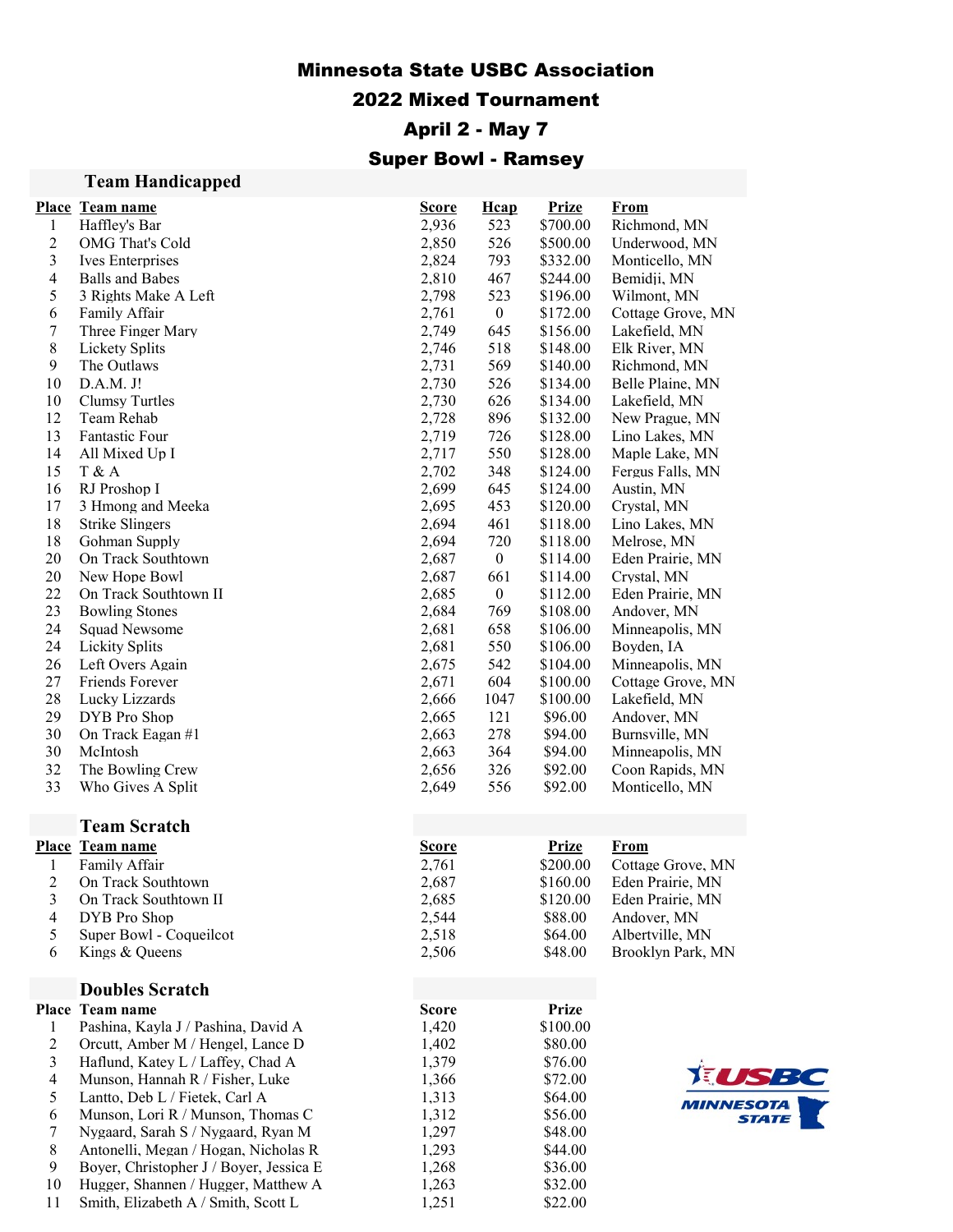## 2022 Minnesota State USBC Mixed Tournament

### Place Team name Score Hcap Prize Place Team name Score Hcap Prize 1 Kocak, Lisa M 804 205 \$120.00 33 Aschnewitz, Jessica A 688 121 \$11.00 2 Lantto, Deb L 763 2 \$100.00 34 Artmann, Janet E 685 278 \$10.00 3 Stensland, Debra 755 326 \$85.00 34 Vanneste, Sandra A 685 143 \$10.00 4 Schock, Ashley J 751 280 \$72.00 34 McCarty, Amber L 685 286 \$10.00 5 Smith, Elizabeth A 735 0 \$62.00 34 Williamson, Jennaya L 685 199 \$10.00 6 Lommel, Melissa J 734 221 \$54.00 38 Anderson, Carmen J 684 205 \$10.00 7 Schoenbauer, Paige E 728 202 \$46.00 38 Voss, Melissa A 684 264 \$10.00 8 Tykwinski, Stacy H 727 221 \$40.00 38 Brittain, Anessa 684 97 \$10.00 9 Kiess, Gretchen N 726 140 \$36.00 41 Westbury, Nancy A 683 226 \$9.00 10 Roste, Colleen 724 151 \$30.00 41 Devine, Melanie 683 245 \$9.00 10 Galema, Haley 724 218 \$30.00 43 Antonelli, Megan 682 40 \$9.00 12 Captain, Dawn E 723 172 \$24.00 44 Ramsdell, Laurie J 681 132 \$9.00 12 Haugen, Samantha A 723 156 \$24.00 45 Miller, Bridgett J 680 156 \$9.00 12 Krause, Sandra K 723 245 \$24.00 45 Anderson, Tammy J 680 143 \$9.00 15 Smith, Alysia M 720 97 \$20.00 47 Follmer, Jennifer C 679 234 \$9.00 16 Doublin, Kim J 719 210 \$18.00 47 Schmidt, Colleen R 679 272 \$9.00 16 Sweere, Charlotte M 719 75 \$18.00 49 Vanzant, Barbara D 678 148 \$9.00 18 Beighley, Marilyn J 718 194 \$16.00 50 Newsome, Keshia V 677 288 \$9.00 19 Merten, Debbie J 715 159 \$15.00 51 Dropik, Tiffany M 676 105 \$8.00 19 Harnett, Kristen K 715 237 \$15.00 52 Lemke, Doreen N 675 205 \$8.00 21 Taylor, Michelle M 714 64 \$14.00 52 Hugger, Shannen 675 43 \$8.00 22 Markgraf, Megan R 708 288 \$14.00 54 Orcutt, Amber M 674 32 \$8.00 23 Rothstein, Tanya 706 299 \$14.00 54 McIsaac, Tammy L 674 137 \$8.00 24 Yang, Xena 695 162 \$13.00 56 Florin, Susan K 673 210 \$8.00 25 Kieffer, Heidi L 694 178 \$12.00 56 Vang, Crystina 673 207 \$8.00 25 Johnson, Dell M 694 288 \$12.00 56 Graves, Tia M 673 221 \$8.00 27 Munson, Hannah R 693 0 \$12.00 56 Pohl, Melissa 673 186 \$8.00 28 Strovers, Rebecca A 692 199 \$12.00 60 Howland, Katie E 672 229 \$7.00 29 Munson, Lori R 691 13 \$12.00 60 Ramsay, Ruth A 672 78 \$7.00 29 Schroeder, Theresa M 691 113 \$12.00 60 Eilrich, Abbie K 672 83 \$7.00 29 Schroeder, Dolores A 691 170 \$12.00 63 Hunt, Carla M 671 143 \$7.00 32 Martin, Susan R 689 113 \$11.00

#### Singles, Female, Handicapped

### All Events, Female, Handicapped

|    | Place Team name      | <b>Score</b> | Hcap | <b>Prize</b> |    | Place Team name       | <b>Score</b> | Hcap     | Prize   |
|----|----------------------|--------------|------|--------------|----|-----------------------|--------------|----------|---------|
|    | Schock, Ashley J     | 1,485        | 560  | \$120.00     | 13 | Parr, Alexandra C     | 1,394        | 286      | \$42.00 |
| 2  | Stensland, Debra     | 1.444        | 652  | \$100.00     | 14 | Lemke, Doreen N       | 1,393        | 410      | \$39.00 |
| 3  | Orcutt, Amber M      | 1,439        | 64   | \$95.00      | 15 | Roste, Colleen        | 1.389        | 302      | \$35.00 |
| 4  | Krause, Sandra K     | 1,431        | 490  | \$88.00      | 16 | Smith, Elizabeth A    | 1,385        | $\theta$ | \$30.00 |
| 5  | Xiong, Kia           | 1,428        | 436  | \$81.00      | 16 | Pashina, Kayla J      | 1.385        | 32       | \$30.00 |
| 6  | Merten. Debbie J     | 1.424        | 318  | \$74.00      | 16 | Williamson, Jennaya L | 1,385        | 398      | \$30.00 |
|    | Geisinger, Shannon M | 1.421        | 270  | \$66.00      | 19 | Devine, Melanie       | 1.383        | 490      | \$24.00 |
|    | Schroeder, Nicole M  | 1,421        | 604  | \$66.00      | 19 | Harnett, Kristen K    | 1,383        | 474      | \$24.00 |
| 9  | Kocak. Lisa M        | 1.420        | 410  | \$58.00      | 21 | Sticha, Diana L       | 1,377        | 452      | \$20.00 |
| 10 | Captain, Dawn E      | 1.413        | 344  | \$55.00      | 22 | Duscher, Laurylee     | 1.374        | 394      | \$18.00 |
| 11 | Lommel, Melissa J    | 1,405        | 442  | \$49.00      | 23 | Tykwinski, Stacy H    | 1,373        | 442      | \$15.00 |
| 12 | Haugen, Samantha A   | 1,401        | 312  | \$46.00      | 24 | Schoenbauer, Paige E  | 1,372        | 404      | \$12.00 |
|    |                      |              |      |              | 24 | Smith, Alysia M       | 1.372        | 194      | \$12.00 |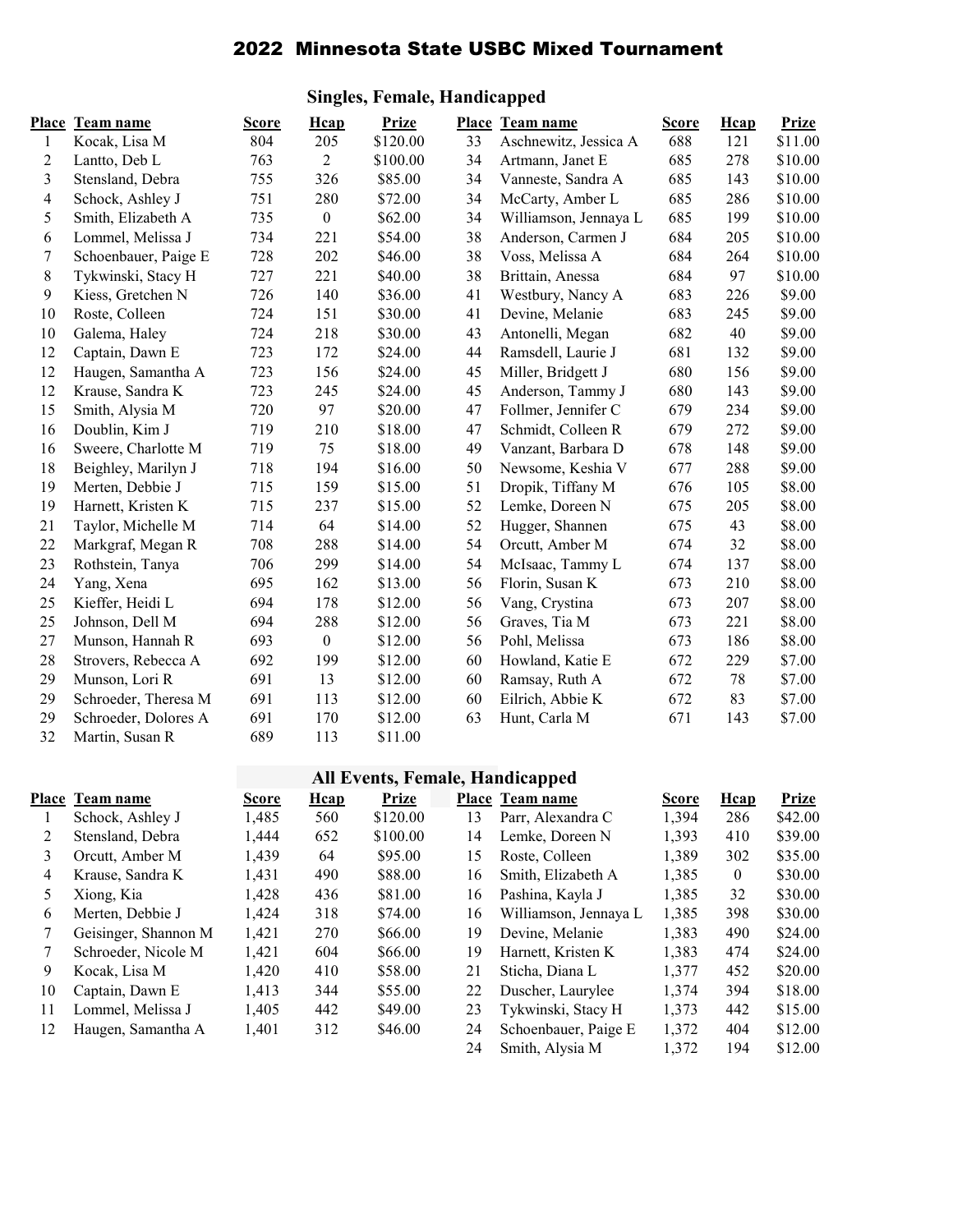# 2022 Minnesota USBC State Mixed Tournament

|       | Singles, Male, Handicapped |       |                  |              |    |                     |       |                  |              |  |
|-------|----------------------------|-------|------------------|--------------|----|---------------------|-------|------------------|--------------|--|
| Place | Team name                  | Score | <b>H</b> cap     | <b>Prize</b> |    | Place Team name     | Score | <b>H</b> cap     | <b>Prize</b> |  |
| 1     | Smith, Peter B             | 807   | 56               | \$120.00     | 31 | Workman, Sean E     | 712   | 67               | \$12.00      |  |
| 2     | Pashina, David A           | 800   | $\mathbf{0}$     | \$90.00      | 34 | Laing, Jeff R       | 709   | $\boldsymbol{0}$ | \$11.00      |  |
| 3     | Sodergren, Scott R         | 774   | $\boldsymbol{0}$ | \$78.00      | 35 | Fisher, Luke        | 708   | $\boldsymbol{0}$ | \$10.00      |  |
| 4     | Lambert, Chad T            | 768   | 62               | \$68.00      | 35 | Hoffman, Chad J     | 708   | $\boldsymbol{0}$ | \$10.00      |  |
| 5     | Sprague, Christopher       | 762   | 175              | \$60.00      | 35 | Delude, David       | 708   | 129              | \$10.00      |  |
| 6     | Gerdes, Shawn C            | 758   | 197              | \$54.00      | 38 | Munson, Thomas C    | 706   | 24               | \$10.00      |  |
| 7     | Follmer, Shane M           | 755   | 56               | \$47.00      | 38 | Whiteaker, Isaac R  | 706   | 162              | \$10.00      |  |
| $8\,$ | VanVickle, Rocky L         | 752   | 121              | \$41.00      | 38 | Newbury, Jeff       | 706   | 105              | \$10.00      |  |
| 9     | Kurkowski, Tyler J         | 751   | $\boldsymbol{0}$ | \$37.00      | 41 | Reische, Ronald E   | 704   | 124              | \$10.00      |  |
| 10    | Fuchs, Larry A             | 748   | 51               | \$33.00      | 41 | Lutz, David G       | 704   | $\boldsymbol{0}$ | \$10.00      |  |
| 11    | Eilrich, Timothy P         | 746   | 45               | \$30.00      | 43 | Sammons, Gregg A    | 701   | 48               | \$9.00       |  |
| 12    | Pohl, Scott A              | 740   | $\boldsymbol{0}$ | \$27.00      | 43 | Houston, Johnny L   | 701   | 27               | \$9.00       |  |
| 13    | Czech, Joseph R            | 738   | 91               | \$25.00      | 45 | Horton, Charles E   | 699   | 145              | \$9.00       |  |
| 14    | Blevins, Roger J           | 736   | $78\,$           | \$23.00      | 46 | Filipi, Benjamin C  | 698   | 27               | \$9.00       |  |
| 15    | Hoaglund, Bret J           | 735   | 140              | \$22.00      | 46 | Stibbins, David C   | 698   | $\boldsymbol{0}$ | \$9.00       |  |
| 16    | Parise, Aaron D            | 734   | 54               | \$21.00      | 46 | Marshall, Maurice   | 698   | 37               | \$9.00       |  |
| 17    | Haugen, Jason A            | 731   | 37               | \$18.00      | 49 | Streich, Dean A     | 697   | 59               | \$9.00       |  |
| 18    | Hommes, John M             | 728   | $\boldsymbol{0}$ | \$17.00      | 49 | Craigen, Jason T    | 697   | $\boldsymbol{0}$ | \$9.00       |  |
| 19    | Schroeder, Ben L           | 726   | 56               | \$16.00      | 51 | Arndtson, Scot B    | 696   | $\boldsymbol{0}$ | \$8.00       |  |
| 19    | Boisvert, Brandon L        | 726   | 145              | \$16.00      | 52 | McIsaac, Michael S  | 694   | 56               | \$8.00       |  |
| 21    | Miller, David M            | 725   | 54               | \$15.00      | 52 | Meyerhofer, Gary A  | 694   | 143              | \$8.00       |  |
| 22    | Nielsen, Bryan J           | 724   | 113              | \$15.00      | 54 | Morrow, Jerry A     | 693   | 56               | \$8.00       |  |
| 23    | Aschnewitz, Sam M          | 723   | 75               | \$14.00      | 54 | Eldal, Jerry J      | 693   | 59               | \$8.00       |  |
| 23    | Douglas, Fred W            | 723   | $\boldsymbol{0}$ | \$14.00      | 56 | Pomije, Darin F     | 691   | 8                | \$8.00       |  |
| 25    | Habben, Walon L            | 722   | 172              | \$12.50      | 56 | Crowe, Dallas A     | 691   | 202              | \$8.00       |  |
| 25    | Schroeder, Greg A          | 722   | 40               | \$12.50      | 56 | Loechler, Tom C     | 691   | 78               | \$8.00       |  |
| 27    | Ruzek, Jeff A              | 720   | 91               | \$12.00      | 56 | Cieslicki, Jason M  | 691   | 67               | \$8.00       |  |
| 28    | Kent, Cory W               | 718   | 29               | \$12.00      | 60 | Pederson, Kevin L   | 690   | 78               | \$7.00       |  |
| 29    | Marten, Eric P             | 714   | 145              | \$12.00      | 61 | Eldal, Jerald J     | 689   | 99               | \$7.00       |  |
| 29    | Leukam, Mike J             | 714   | 97               | \$12.00      | 61 | Henke, Michael J    | 689   | $\boldsymbol{0}$ | \$7.00       |  |
| 31    | Osteen, Ricky L            | 712   | 54               | \$12.00      | 61 | Hogan, Nicholas R   | 689   | $\boldsymbol{0}$ | \$7.00       |  |
| 31    | Page, Greg                 | 712   | $\boldsymbol{0}$ | \$12.00      | 61 | Fitzgerald, Anthony | 689   | $\boldsymbol{0}$ | \$7.00       |  |

# All Events, Male, Handicapped

|    | Place Team name      | <b>Score</b> | <b>H</b> cap   | <b>Prize</b> |    | Place Team name    | <b>Score</b> | <b>H</b> cap | <b>Prize</b> |
|----|----------------------|--------------|----------------|--------------|----|--------------------|--------------|--------------|--------------|
|    | Fuchs, Larry A       | 1,602        | 102            | \$120.00     | 13 | Habben, Walon L    | 1,430        | 344          | \$42.00      |
| 2  | Sprague, Christopher | 1,535        | 350            | \$100.00     | 14 | Eldal, Jerry J     | 1,428        | 118          | \$39.00      |
| 3  | Hommes, John M       | 1.510        | $\mathbf{0}$   | \$95.00      | 15 | Douglas, Fred W    | 1,425        | $\theta$     | \$35.00      |
| 4  | Kurkowski, Tyler J   | 1,505        | $\mathbf{0}$   | \$88.00      | 16 | Czech, Joseph R    | 1,423        | 182          | \$33.00      |
| 5  | Counce, David M      | 1.493        | 64             | \$81.00      | 17 | Aschnewitz, Sam M  | 1,421        | 150          | \$30.00      |
| 6  | Pashina, David A     | 1.484        | $\overline{0}$ | \$74.00      | 18 | Fisher, Luke       | 1.417        | $\theta$     | \$28.00      |
|    | Haugen, Jason A      | 1,459        | 74             | \$68.00      | 19 | Craigen, Jason T   | 1.412        | $\theta$     | \$25.00      |
| 8  | Boisvert, Brandon L  | 1,458        | 288            | \$64.00      | 20 | Farrell, Douglas B | 1,411        | 134          | \$23.00      |
| 9  | Crowe, Dallas A      | 1,453        | 404            | \$58.00      | 21 | Hoffman, Chad J    | 1,409        | $\theta$     | \$20.00      |
| 10 | Lambert, Chad T      | 1.447        | 124            | \$55.00      | 22 | Schroeder, Greg A  | 1,408        | 80           | \$18.00      |
| 11 | Follmer, Shane M     | 1,441        | 112            | \$49.00      | 23 | Ruzek. Jeff A      | 1,405        | 182          | \$14.00      |
| 12 | Duxbury, Kent L      | 1,440        | 306            | \$46.00      | 23 | Laing, Jeff R      | 1.405        | $\theta$     | \$14.00      |
|    |                      |              |                |              | 25 | Gerdes, Shawn C    | 1.404        | 394          | \$11.00      |
|    |                      |              |                |              |    |                    |              |              |              |